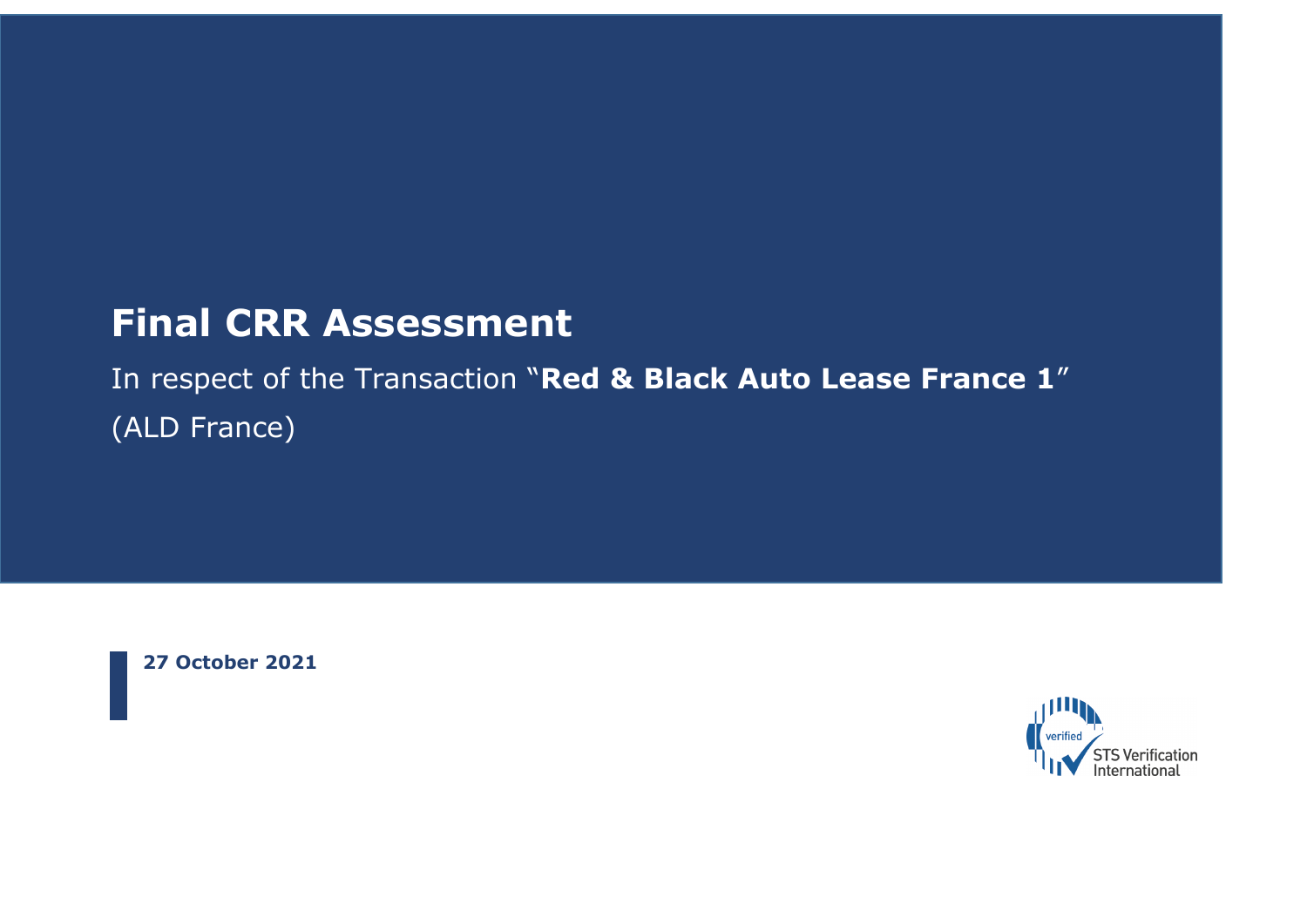

# **Authorization of SVI as third party**

STS Verification International GmbH ("SVI") has been authorized by the German Federal Financial Supervisory Authority (Bundesanstalt für Finanzdienstleistungsaufsicht "BaFin", as the competent authority pursuant to Article 29 of the Securitisation Regulation) to act in all EU countries as third party pursuant to Article 28 of the Securitisation Regulation to verify compliance with the STS Criteria pursuant to the Articles 19 to 26e of the Securitisation Regulation ("STS Verification"). Moreover, SVI performs additional services including the verification of compliance of securitisations with (i) Article 243 of the Capital Requirements Regulation (Regulation (EU) 2017/2401 dated 12 December 2017, amending Regulation (EU) No 575/2013 on prudential requirements for credit institutions and investment firms as amended by Regulation (EU) 2021/558 of 31 March 2021) ("CRR Assessment"), (ii) Article 270 (senior positions in synthetic SME securitisations) of the CRR ("Article 270 Assessment"), (iii) Article 13 of the Delegated Regulation (EU) 2018/1620 on liquidity coverage requirement for credit institutions dated 13 July 2018, amending Delegated Regulation (EU) 2015/61 to supplement Regulation (EU) No 575/2013 of the European Parliament and the Council with regard to liquidity coverage requirements for Credit Institutions ("LCR") ("LCR Assessment"), and (iv) the STS Criteria, in respect of existing securitisations and potential deficiencies regarding compliance with the STS Criteria ("Gap-Analysis"). These additional services are carried out after notification to and in agreement with BaFin.

# **Mandating of SVI and verification steps**

On 26 May 2021, SVI has been mandated by the Seller ALD Automotive to verify compliance with the STS criteria pursuant to Article 28 of the Securitisation Regulation for the securitisation transaction "Red & Black Auto Lease France 1" (the "Transaction"). As part of our verification work, we have met with representatives of ALD France to conduct a virtual due diligence meeting on 26 May 2021. In addition, we have discussed selected aspects of the Transaction with ALD France and legal counsel and obtained additional information on the transaction structure, the underwriting and servicing procedures of ALD France and the underlying transaction documentation.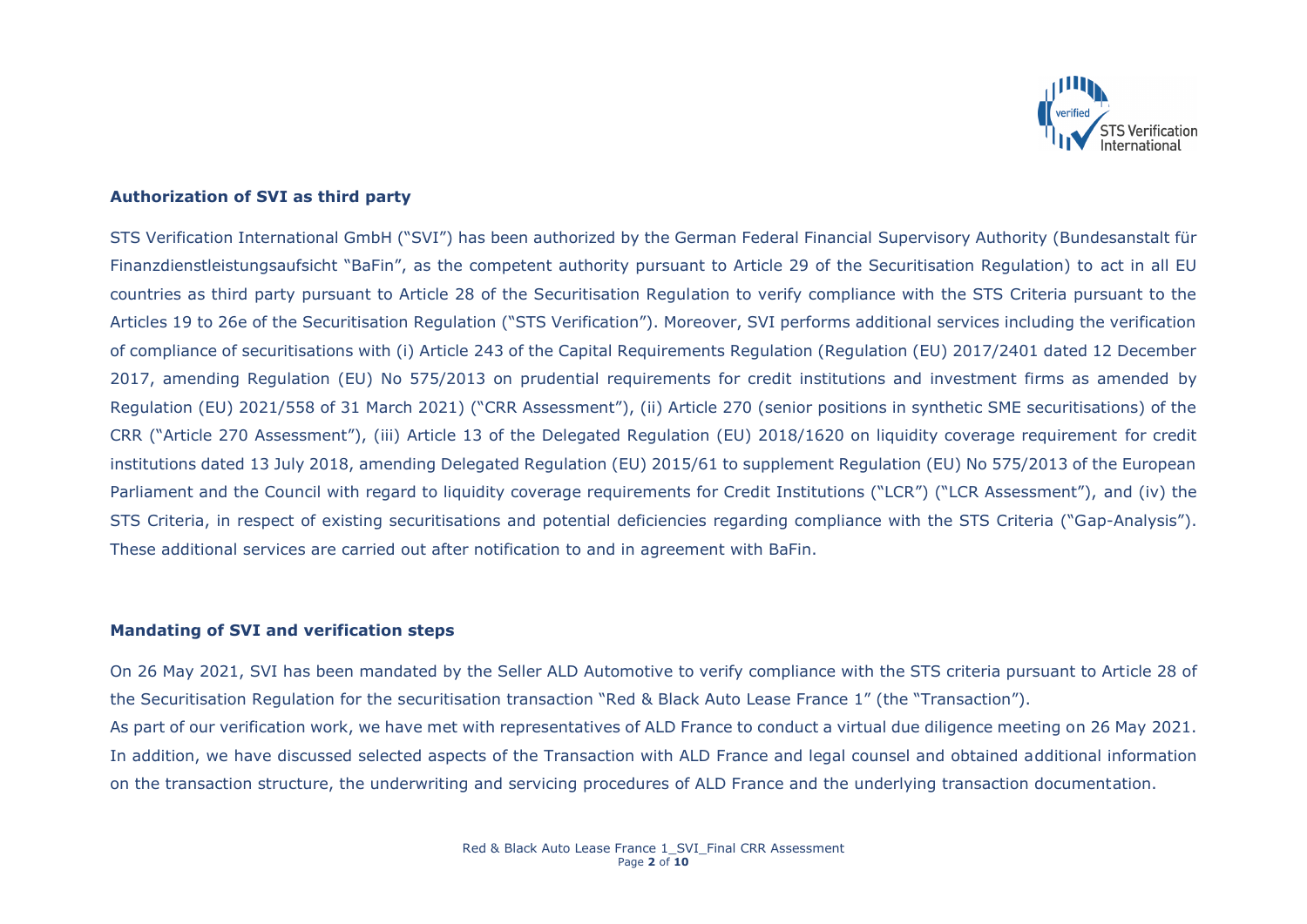

For the purposes of this Final CRR Assessment, we have reviewed the following documents and other information related to the Transaction:

- Prospectus
- Master Receivables Transfer Agreement
- Additional information received by e-mail, such as confirmations, comments, etc.

# **Verification Methodology**

The fulfilment of each verification point in this Final CRR Assessment provided to the Originator is evaluated based on the three fulfilment values (traffic light status):

| Criterion is fully met                                                         |  |
|--------------------------------------------------------------------------------|--|
| Criterion is mostly met, but with comments or requests for missing information |  |
| Criterion not (yet) met based on available information                         |  |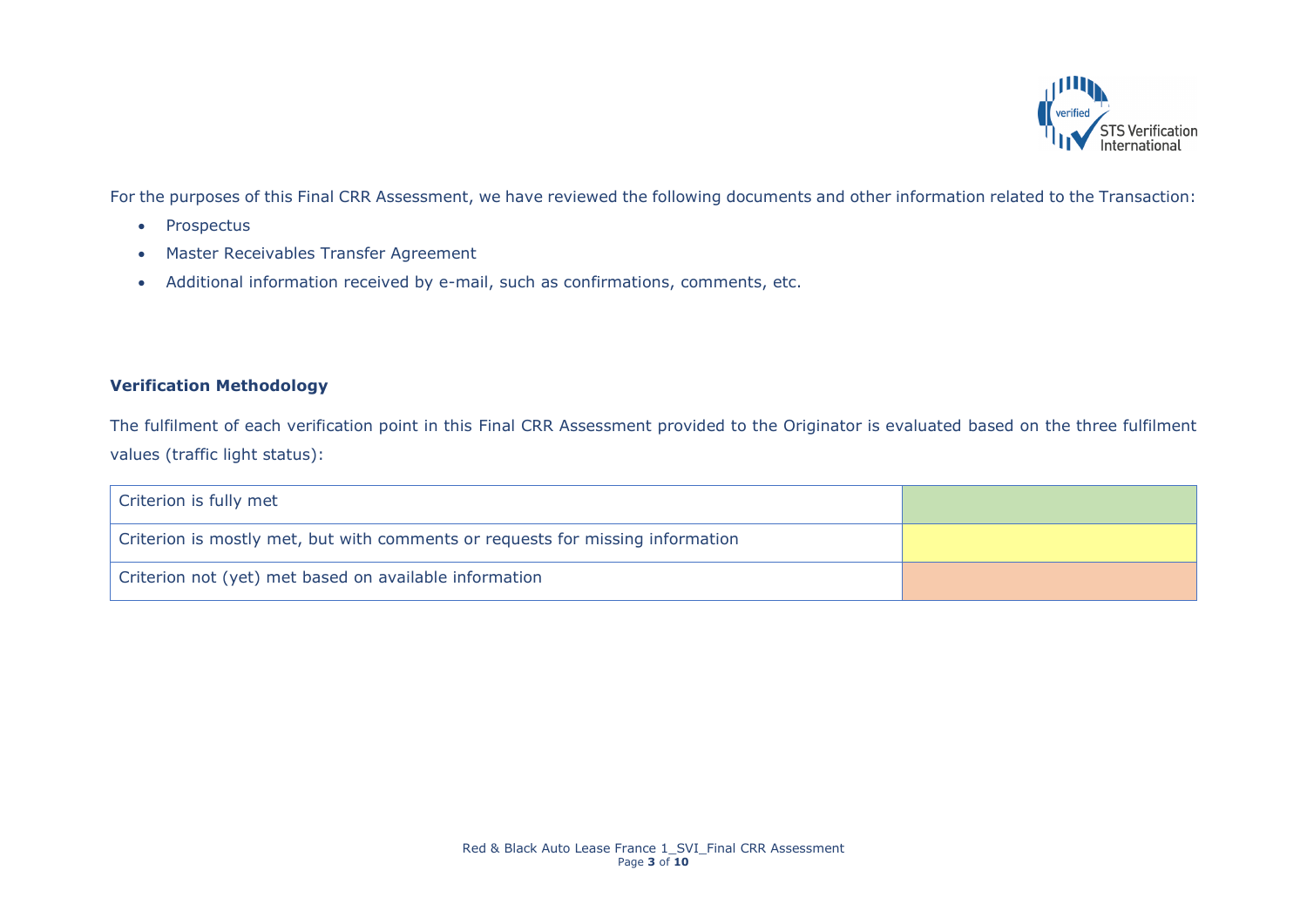

### **Disclaimer of SVI**

SVI grants a registered verification label "verified – STS VERIFICATION INTERNATIONAL" if a securitisation complies with the requirements for simple, transparent and standardised securitisation as set out in Articles 19 to 26e of the Securitisation Regulation ("STS Requirements"). The same registered verification label is used by SVI in the context of a CRR Assessment, Article 270 Assessment, LCR Assessment and Gap-Analysis. The aim of the Securitisation Regulation is to restart high-quality securitisation markets, and the intention of implementing a framework for simple, transparent and standardised transactions with corresponding STS criteria shall contribute to this. However, it should be noted that the STS verification performed by SVI does not affect the liability of an originator or special purpose vehicle in respect of their legal obligations under the Securitisation Regulation. Furthermore, the use of verification services from SVI shall not affect the obligations imposed on institutional investors as set out in Article 5 of the Securitisation Regulation or set out in the CRR, LCR and other relevant regulations, respectively. Notwithstanding confirmation by SVI, which verifies compliance of a securitisation with the STS Requirements, such verification by SVI does not ensure the compliance of a securitisation with the general requirements of the Securitisation Regulation.

SVI has carried out no other investigations or surveys in respect of the issuer or the notes concerned other than as set out in this Final CRR Assessment and disclaims any responsibility for monitoring the Issuer's continuing compliance with these requirements or any other aspect of the issuer's activities or operations. In particular, SVI has relied on statements made in the offering circular or other legal documentation of the Transaction and based its analysis on information provided directly or indirectly by the Originator or Sponsor of the Transaction. Investors should therefore not evaluate their investment in securitisation positions based on this Final CRR Assessment.

SVI has not provided any form of advisory, audit or equivalent service to the Originator, Issuer or Sponsor.

SVI assumes due performance of the contractual obligation thereunder by each of the parties and the representations made and warranties given in each case by any persons to SVI or in any of the documents are true, not misleading and complete.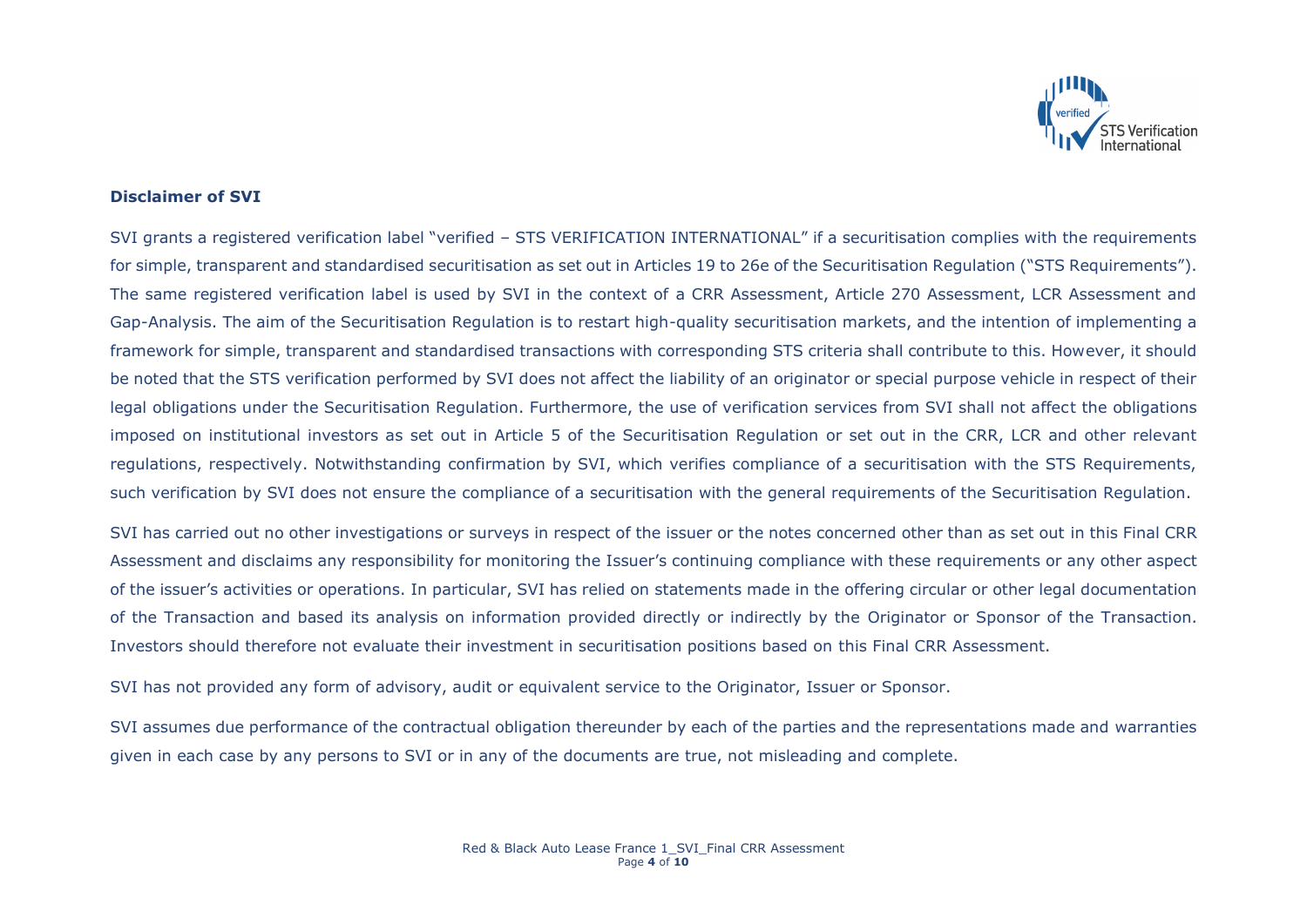

# **LIST OF ABBREVIATIONS/DEFINITIONS**

Note: For any other term used in this Final CRR Assessment in capital spelling, please refer to the defined terms in the Annex 1 "GLOSSARY" in the Prospectus.

| <b>ALD France</b>                | Temsys is the French branch of ALD, the brand name used is ALD Automotive, usually referred as ALD France                                                                                                                                                                                                                                                                                                                         |
|----------------------------------|-----------------------------------------------------------------------------------------------------------------------------------------------------------------------------------------------------------------------------------------------------------------------------------------------------------------------------------------------------------------------------------------------------------------------------------|
| AuP                              | Agreed-upon Procedures                                                                                                                                                                                                                                                                                                                                                                                                            |
| <b>BaFin</b>                     | Bundesanstalt für Finanzdienstleistungsaufsicht (German Federal Financial Supervisory Authority)                                                                                                                                                                                                                                                                                                                                  |
| CF-Model                         | Cash Flow-Model                                                                                                                                                                                                                                                                                                                                                                                                                   |
| <b>Closing Date</b>              | 27 October 2021                                                                                                                                                                                                                                                                                                                                                                                                                   |
| <b>CMBS</b>                      | <b>Commercial Mortgage-Backed Securitisation</b>                                                                                                                                                                                                                                                                                                                                                                                  |
| <b>CRR</b>                       | Regulation (EU) 2017/2401 dated 12 December 2017, amending Regulation (EU) No 575/2013 on prudential requirements for<br>credit institutions and investment firms, as amended by Regulation (EU) 2021/558 of 31 March 2021                                                                                                                                                                                                        |
| Due Diligence Presentation       | Due Diligence Presentation dated 26 May 2021                                                                                                                                                                                                                                                                                                                                                                                      |
| <b>EBA</b>                       | <b>European Banking Authority</b>                                                                                                                                                                                                                                                                                                                                                                                                 |
| <b>EBA Guidelines</b>            | Final Report on Guidelines on the STS criteria for non-ABCP securitisation, as published by EBA on 12 December 2018                                                                                                                                                                                                                                                                                                               |
| <b>ECAI</b>                      | External credit assessment institution                                                                                                                                                                                                                                                                                                                                                                                            |
| <b>Final Verification Report</b> | Final Verification Report prepared by SVI in respect of the Transaction                                                                                                                                                                                                                                                                                                                                                           |
| <b>Issuer</b>                    | Red & Black Auto Lease France 1                                                                                                                                                                                                                                                                                                                                                                                                   |
| LO                               | French Legal Opinion                                                                                                                                                                                                                                                                                                                                                                                                              |
| <b>MRTA</b>                      | Master Receivables Transfer Agreement                                                                                                                                                                                                                                                                                                                                                                                             |
| Originator                       | <b>ALD France</b>                                                                                                                                                                                                                                                                                                                                                                                                                 |
| Prospectus                       | Prospectus dated 20 October 2021                                                                                                                                                                                                                                                                                                                                                                                                  |
| <b>RMBS</b>                      | Residential Mortgage-Backed Securitisation                                                                                                                                                                                                                                                                                                                                                                                        |
| Securitisation Regulation        | Regulation (EU) 2017/2402 of the European Parliament and of the Council of 12 December 2017 laying down a general<br>framework for securitisation and creating a specific framework for simple, transparent and standardised securitisation, and<br>amending Directives 2009/65/EC, 2009/138/EC and 2011/61/EU and Regulations (EC) No 1060/2009 and (EU) No 648/2012,<br>as amended by Regulation (EU) 2021/557 of 31 March 2021 |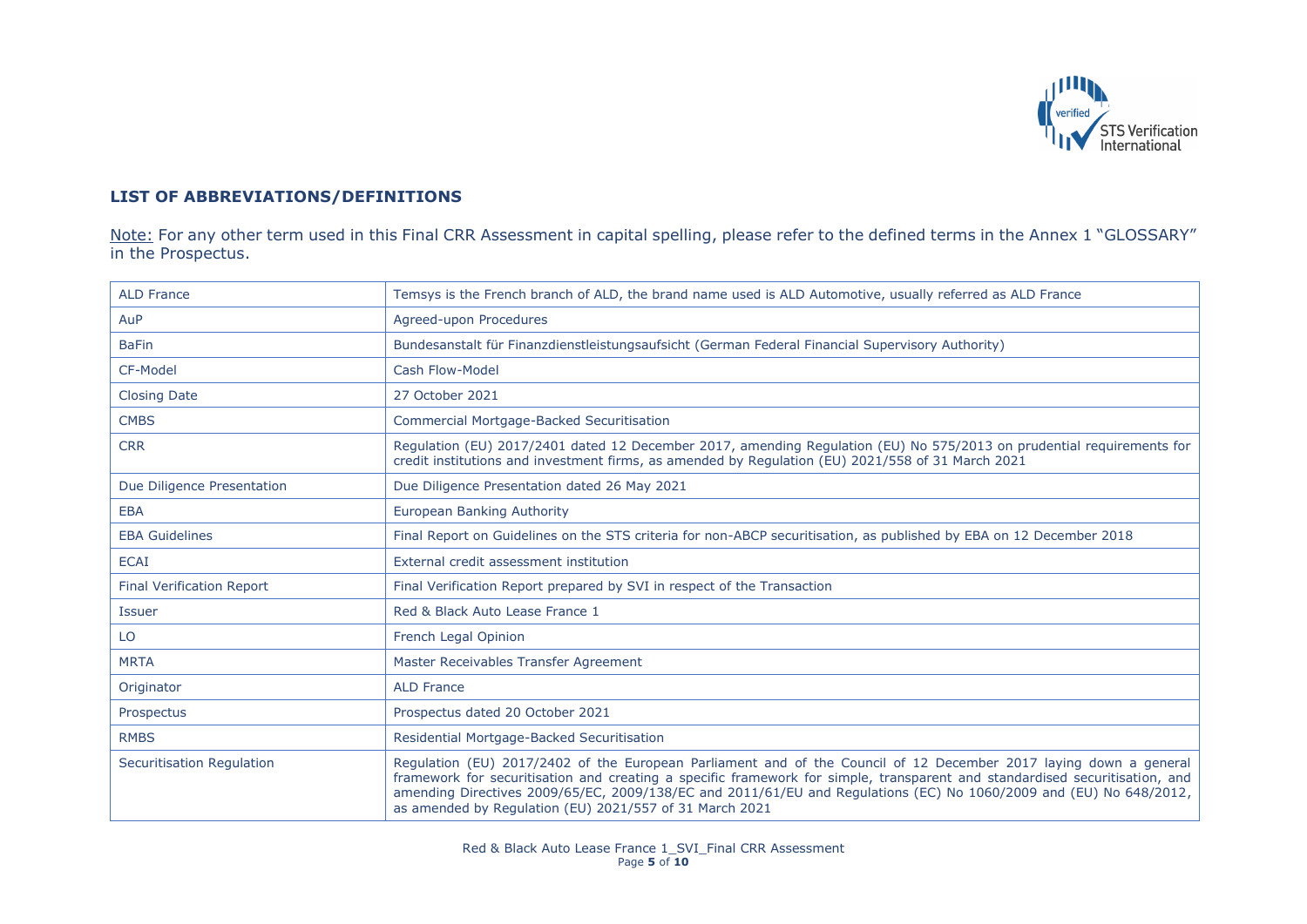

| Seller                | <b>ALD France</b>                                                                                                                              |
|-----------------------|------------------------------------------------------------------------------------------------------------------------------------------------|
| Servicer              | <b>ALD France</b>                                                                                                                              |
| <b>SPV</b>            | Special Purpose Vehicle or Issuer                                                                                                              |
| Standardised Approach | The regulatory capital requirements according to Part 3, Title II, Chapter 2 of the CRR                                                        |
| <b>STS Criteria</b>   | Articles 18-26 of the Securitisation Regulation, setting out criteria for simple, transparent and standardised securitisations                 |
| <b>Transaction</b>    | The securitisation of auto lease receivables together with the related ancillary rights involving Red & Black Auto Lease France 1<br>as Issuer |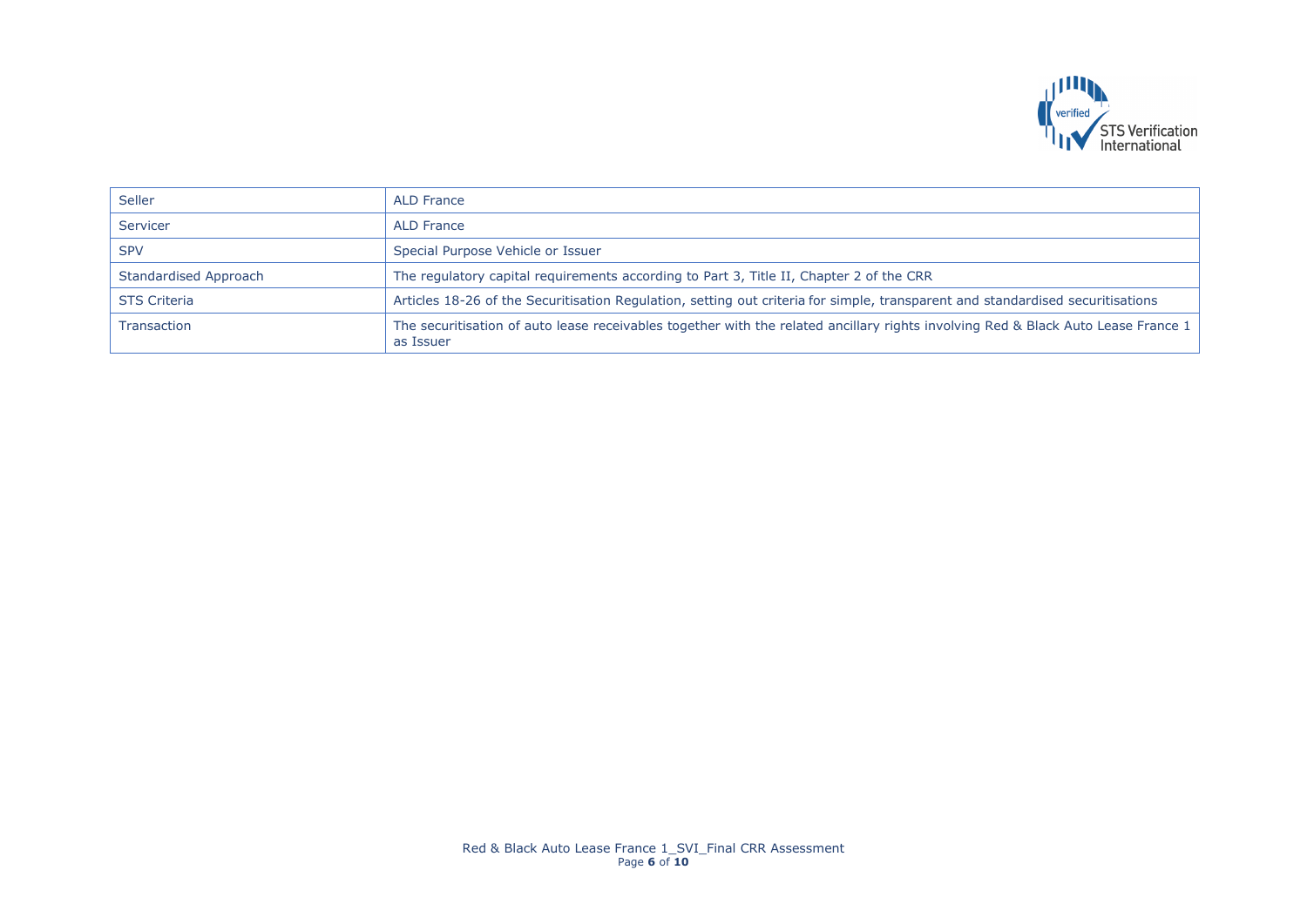

| # | <b>Criterion Article 243 (2)</b>                                      | <b>CRR Assessment</b>                                                                                                                                                                                                                                                                                                                                                                                                                                                                                                   |
|---|-----------------------------------------------------------------------|-------------------------------------------------------------------------------------------------------------------------------------------------------------------------------------------------------------------------------------------------------------------------------------------------------------------------------------------------------------------------------------------------------------------------------------------------------------------------------------------------------------------------|
|   | Qualification of the securitisation<br>position as STS securitisation | Verification Method: Legal (Prospectus) / Regulatory (STS Notification, STS Verification Report)                                                                                                                                                                                                                                                                                                                                                                                                                        |
|   |                                                                       | The Transaction and therefore also the Securitisation Position will be notified according to Article 27 (1) of the Securitisation<br>Regulation by the Originator to ESMA as meeting the requirements of Articles 20 - 22 of the Securitisation Regulation in respect<br>of non-ABCP securitisations, see Section "REGULATORY ASPECTS", subsection "INFORMATION AND DISCLOSURE<br>REQUIREMENTS" in the Prospectus. Please also refer to the Final Verification Report prepared by SVI in respect of the<br>Transaction. |
|   |                                                                       |                                                                                                                                                                                                                                                                                                                                                                                                                                                                                                                         |
| # | Criterion Article 243 (2) (a)                                         | <b>CRR Assessment</b>                                                                                                                                                                                                                                                                                                                                                                                                                                                                                                   |
|   | <b>Granularity</b> of the securitised                                 | Verification Method: Legal (Prospectus, Receivables Purchase Agreement)                                                                                                                                                                                                                                                                                                                                                                                                                                                 |
|   | portfolio in terms of single obligor                                  | At the time of inclusion in the securitication, the aggregate Discounted Balance of the Series of Peccivables within the Issuer                                                                                                                                                                                                                                                                                                                                                                                         |

| concentrations (measured on the<br>basis of a group of connected<br>clients) | At the time of inclusion in the securitisation, the aggregate Discounted Balance of the Series of Receivables within the Issuer<br>Portfolio Receivables which have been originated from Lease Agreement(s) entered into with each Lessee or Lessee Group (in<br>terms of sums due in relation to such Lease Agreement(s)) does not exceed 1.5% of the aggregate Discounted Balance of the<br>Issuer Portfolio Receivables as at the immediately preceding Cut-Off Date, please refer to Section "THE LEASE AGREEMENTS AND<br>THE RECEIVABLES", Subsection "ADDITIONAL REPRESENTATIONS AND WARRANTIES", Paragraph "Global Portfolio Criteria" of the<br>Prospectus. |
|------------------------------------------------------------------------------|---------------------------------------------------------------------------------------------------------------------------------------------------------------------------------------------------------------------------------------------------------------------------------------------------------------------------------------------------------------------------------------------------------------------------------------------------------------------------------------------------------------------------------------------------------------------------------------------------------------------------------------------------------------------|
|                                                                              | Thus, the requirement that at the time of inclusion in the securitisation, the aggregate exposure value of all exposures to a single<br>obligor (basis: group of connected clients) does not exceed 2% of the pool of underlying exposures is fulfilled.                                                                                                                                                                                                                                                                                                                                                                                                            |
|                                                                              | The underlying exposures represent solely the finance portion (itself comprising a claim against the Lessees in respect of the<br>lease interest component and the lease principal component) paid by the Lessee during the term of the Lease Agreement. In<br>contrast to this, the residual values do not form part of the underlying exposures.                                                                                                                                                                                                                                                                                                                  |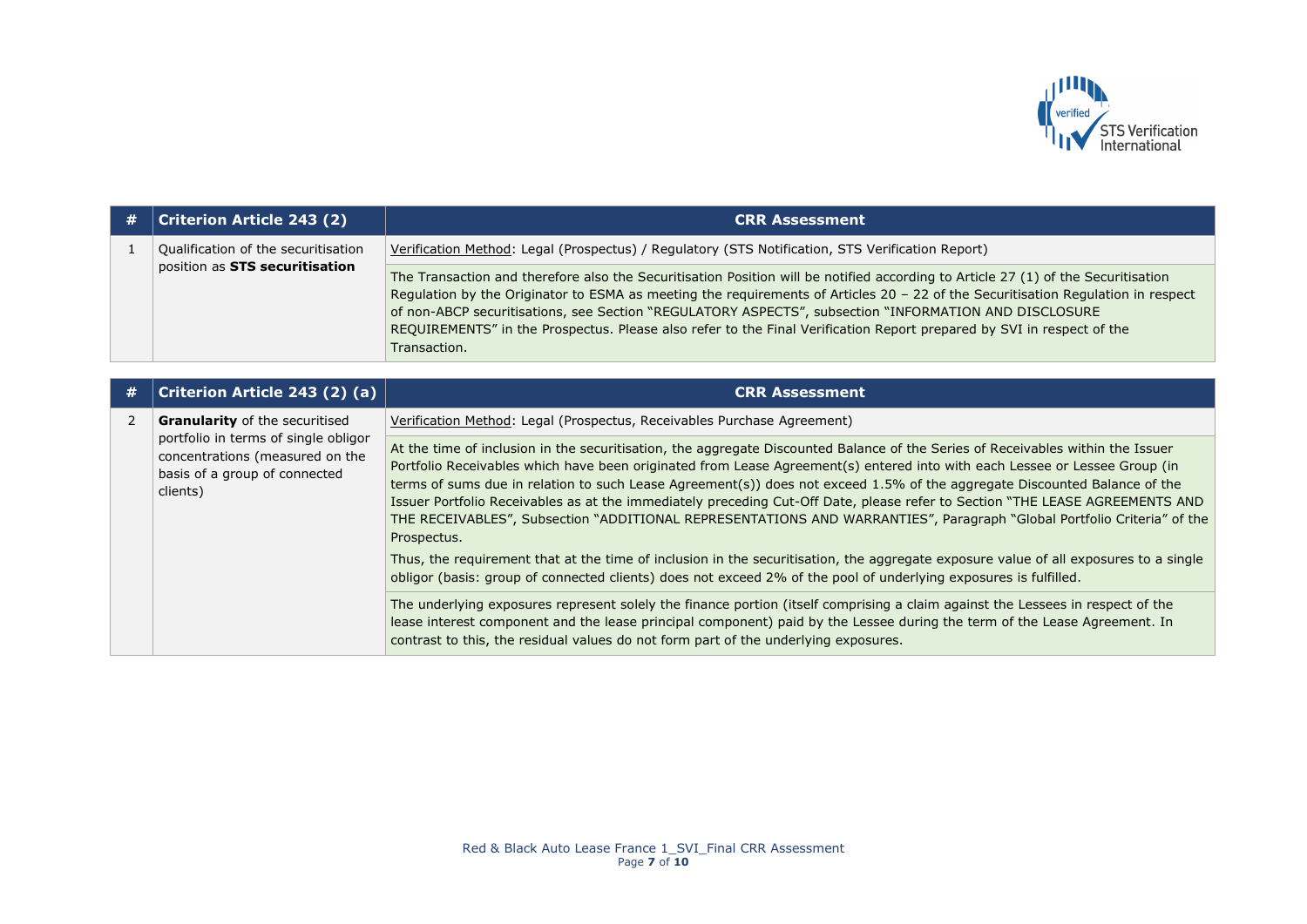

| # | Criterion Article 243 (2) (b)                          | <b>CRR Assessment</b>                                                                                                                                                                                                                                                                                                                                                                                                                                                                                                                                                                                                                                                                                                                                                                                                                                                                                                |
|---|--------------------------------------------------------|----------------------------------------------------------------------------------------------------------------------------------------------------------------------------------------------------------------------------------------------------------------------------------------------------------------------------------------------------------------------------------------------------------------------------------------------------------------------------------------------------------------------------------------------------------------------------------------------------------------------------------------------------------------------------------------------------------------------------------------------------------------------------------------------------------------------------------------------------------------------------------------------------------------------|
| 3 | Maximum risk weight under<br>the Standardised Approach | Verification Method: Legal (Prospectus, Receivables Purchase Agreement), Due Diligence (explicit confirmation by Originator)                                                                                                                                                                                                                                                                                                                                                                                                                                                                                                                                                                                                                                                                                                                                                                                         |
|   |                                                        | None of the underlying exposures are secured by residential mortgages or commercial mortgages, therefore Article 243(2) (b) (i)<br>and (ii) are not applicable.                                                                                                                                                                                                                                                                                                                                                                                                                                                                                                                                                                                                                                                                                                                                                      |
|   |                                                        | The underlying Auto Lease Agreements have been entered into exclusively with lessees who are private legal entities or natural<br>persons acting for business purposes. Each of them is a private legal entity having its registered office in metropolitan France or a<br>natural person acting for business purposes who is resident in metropolitan France at the time of the signing of the relevant Auto<br>Lease Agreement and none of them is - to the best of the Seller's knowledge - a credit-impaired lessee, please refer to Section<br>"THE LEASE AGREEMENTS AND THE RECEIVABLES", Subsection "ELIGIBILITY CRITERIA", Item (d)(i) of the Prospectus.                                                                                                                                                                                                                                                    |
|   |                                                        | The portfolio contains only Auto Lease Agreements that have been entered with Lessees that fall into the 'retail exposure'<br>category of Article 243(2) (b) (iii) as (i) the exposure is to a natural person or to an SME, (ii) the exposure is one of a significant<br>number of exposures with similar characteristics, and (iii) the total amount owed by the obligor client or group of connected<br>clients does not exceed EUR 1 million, see Article 123 of the CRR. As a result, these retail exposures would have a risk weight of<br>75% under the Standardised Approach.                                                                                                                                                                                                                                                                                                                                 |
|   |                                                        | The portfolio contains Lease Agreements that have been entered with Lessees that represent 'exposures to corporates' according<br>to Article 122 of the CRR and hence fall into the 'other exposure' category of Article 243(2) (b) (iv). The Seller is not an<br>'institution' according to Article 4 (1) point 3 of the CRR and is not using a credit assessment by a 'nominated ECAI' according to<br>Article 4 (1) point 99 of the CRR. Hence, the underlying exposures for which such a credit assessment is not available shall be<br>assigned the higher of (i) a 100% risk weight or (ii) the risk weight of the jurisdiction in which the corporate is incorporated<br>(=France), see Article 122 (2) of the CRR. The risk weight of the jurisdiction in which the corporates are incorporated (=France) is<br>0% given that France is assigned a Credit Quality Step of 1, see Article 114 (2) of the CRR. |
|   |                                                        | Therefore, the underlying exposures meet the conditions for being assigned under the Standardised Approach and taking into<br>account any eligible credit risk mitigation, a risk weight equal to or smaller than 100 % for other (=corporate) exposures in<br>accordance with Article 122 (2) and equal to or smaller than 75% for retail exposures in accordance with Article 123 of the CRR,<br>on an individual exposure basis.                                                                                                                                                                                                                                                                                                                                                                                                                                                                                  |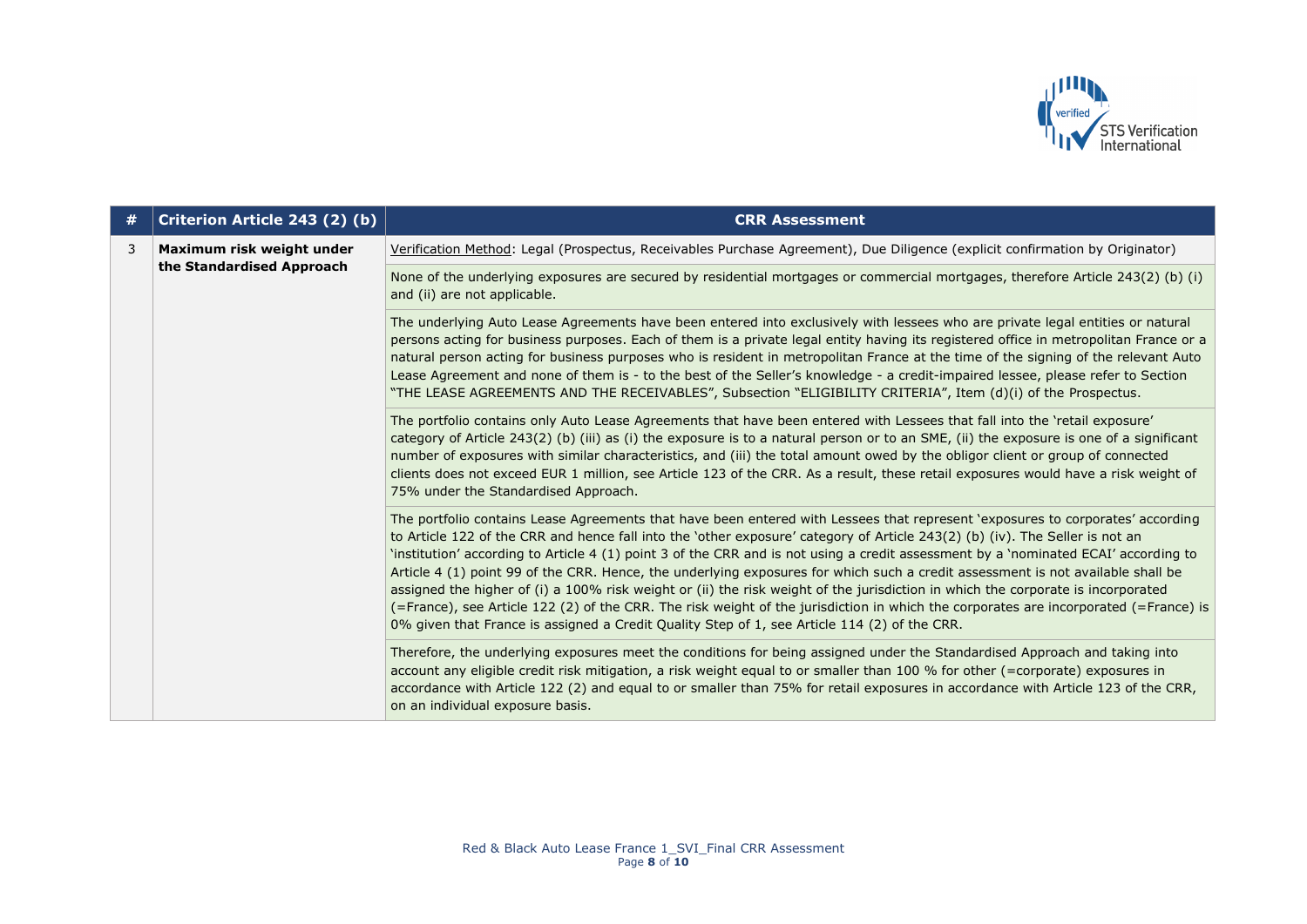

| # | <b>Criterion Article 243 (2) (c)</b>               | <b>CRR Assessment</b>                                                                                                                                                                                                                                                                                                                    |
|---|----------------------------------------------------|------------------------------------------------------------------------------------------------------------------------------------------------------------------------------------------------------------------------------------------------------------------------------------------------------------------------------------------|
|   | Inclusion of loans secured by                      | Verification Method: Legal (Prospectus, Receivables Purchase Agreement)                                                                                                                                                                                                                                                                  |
|   | lower ranking security rights<br>for RMBS and CMBS | The Eligibility Criteria restrict the underlying exposures to Receivables originated under an Auto Lease Agreement - therefore,<br>residential mortgage loans do not form part of the portfolio, see Section "THE LEASE AGREEMENTS AND THE RECEIVABLES",<br>Subsections "LEASE AGREEMENTS" and "ELIGIBILITY CRITERIA" of the Prospectus. |

| $\#$   Criterion Article 243 (2) (d) | <b>CRR Assessment</b>                                                                                                                                                                                                                                                                                                                    |
|--------------------------------------|------------------------------------------------------------------------------------------------------------------------------------------------------------------------------------------------------------------------------------------------------------------------------------------------------------------------------------------|
| <b>Maximum loan-to-value for</b>     | Verification Method: Legal (Legal opinion, Receivable purchase agreement)                                                                                                                                                                                                                                                                |
| <b>RMBS</b>                          | The Eligibility Criteria restrict the underlying exposures to Receivables originated under an Auto Lease Agreement - therefore,<br>residential mortgage loans do not form part of the portfolio, see Section "THE LEASE AGREEMENTS AND THE RECEIVABLES",<br>Subsections "LEASE AGREEMENTS" and "ELIGIBILITY CRITERIA" of the Prospectus. |